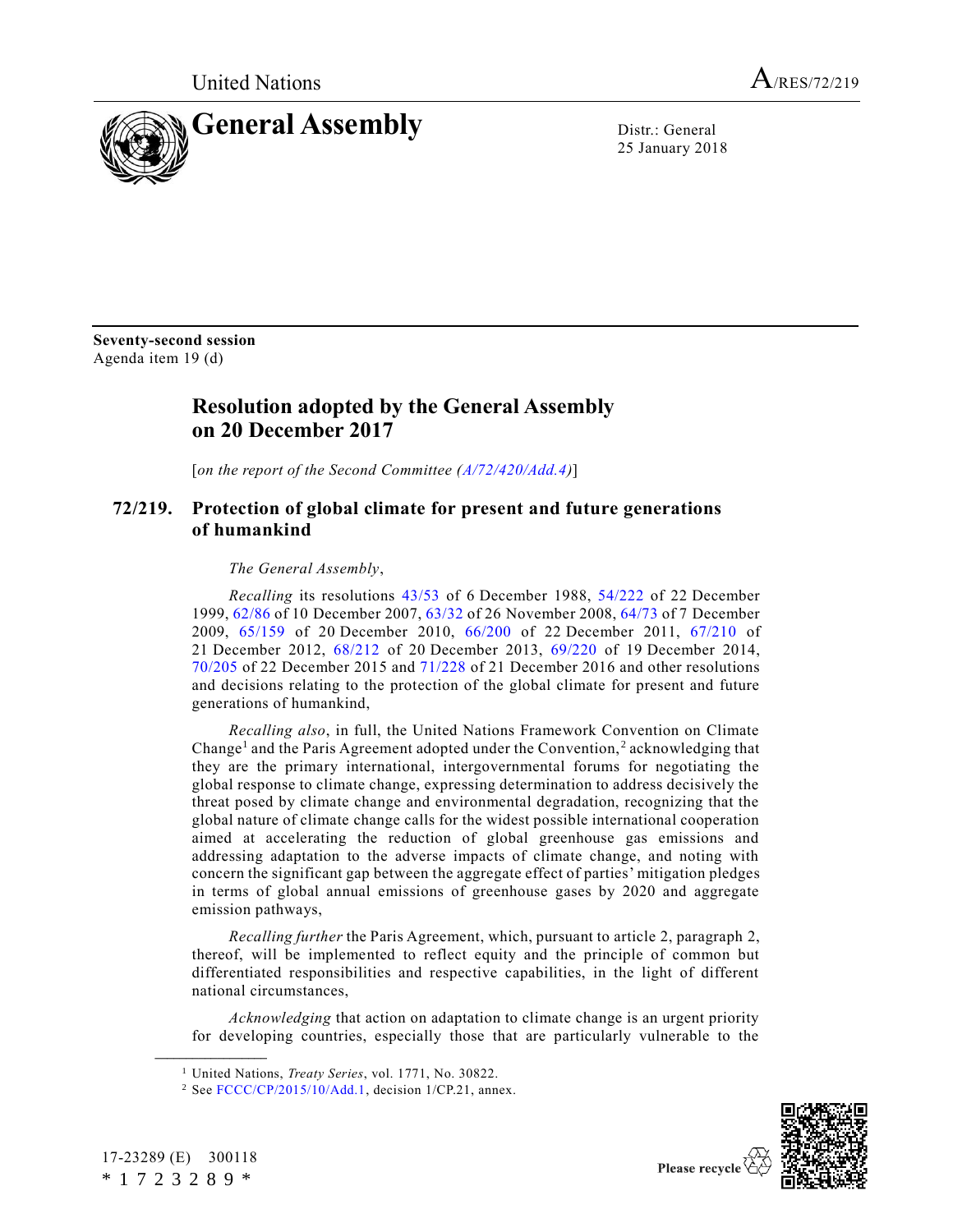adverse effects of climate change, and bearing in mind that the provision of scaled up financial resources should aim to achieve a balance between adaptation and mitigation,

*Welcoming* the convening of the twenty-third session of the Conference of the Parties to the United Nations Framework Convention on Climate Change, the thirteenth session of the Conference of the Parties serving as the Meeting of the Parties to the Kyoto Protocol and the second part of the first session of the Conference of the Parties serving as the Meeting of the Parties to the Paris Agreement, presided over by the Government of Fiji, in Bonn, Germany, from 6 to 17 November 2017,

Recalling the United Nations Millennium Declaration,<sup>3</sup> the Johannesburg Declaration on Sustainable Development<sup>4</sup> and the Plan of Implementation of the World Summit on Sustainable Development (Johannesburg Plan of Implementation), <sup>5</sup> the 2005 World Summit Outcome,<sup>6</sup> the outcome document of the United Nations Conference on Sustainable Development, held in Rio de Janeiro, Brazil, from 20 to 22 June 2012, entitled "The future we want",<sup>7</sup> the outcomes of the thirteenth to twenty-second sessions of the Conference of the Parties to the United Nations Framework Convention on Climate Change and of the third to twelfth sessions of the Conference of the Parties serving as the Meeting of the Parties to the Kyoto Protocol, the Programme of Action for the Least Developed Countries for the Decade 2011– 2020, adopted at the Fourth United Nations Conference on the Least Developed Countries, held in Istanbul, Turkey, from 9 to 13 May 2011,<sup>8</sup> the Political Declaration of the Comprehensive High-level Midterm Review of the Implementation of the Istanbul Programme of Action for the Least Developed Countries for the Decade  $2011-2020$ , held in Antalya, Turkey, from 27 to 29 May  $2016<sup>9</sup>$ , the Vienna Programme of Action for Landlocked Developing Countries for the Decade 2014–2024, adopted at the second United Nations Conference on Landlocked Developing Countries, held in Vienna from 3 to 5 November 2014,<sup>10</sup> the Programme of Action for the Sustainable Development of Small Island Developing States,<sup>11</sup> the Mauritius Declaration<sup>12</sup> and the Mauritius Strategy for the Further Implementation of the Programme of Action for the Sustainable Development of Small Island Developing States, <sup>13</sup> the SIDS Accelerated Modalities of Action (SAMOA) Pathway,<sup>14</sup> the Sendai Declaration and the Sendai Framework for Disaster Risk Reduction  $2015-2030^{15}$  and the Beijing Declaration and Platform for Action,<sup>16</sup>

<sup>&</sup>lt;sup>3</sup> Resolution [55/2.](https://undocs.org/A/RES/55/2)

<sup>4</sup> *Report of the World Summit on Sustainable Development, Johannesburg, South Africa, 26 August–4 September 2002* (United Nations publication, Sales No. E.03.II.A.1 and corrigendum), chap. I, resolution 1, annex.

<sup>&</sup>lt;sup>5</sup> Ibid., resolution 2, annex.

 $6$  Resolution  $60/1$ .

<sup>7</sup> Resolution [66/288,](https://undocs.org/A/RES/66/288) annex.

<sup>8</sup> *Report of the Fourth United Nations Conference on the Least Developed Countries, Istanbul, Turkey, 9–13 May 2011* [\(A/CONF.219/7\)](https://undocs.org/A/CONF.219/7), chap. II.

<sup>&</sup>lt;sup>9</sup> Resolution [70/294,](https://undocs.org/A/RES/70/294) annex.

<sup>10</sup> Resolution [69/137,](https://undocs.org/A/RES/69/137) annex II.

<sup>&</sup>lt;sup>11</sup> Report of the Global Conference on the Sustainable Development of Small Island Developing *States, Bridgetown, Barbados, 25 April–6 May 1994* (United Nations publication, Sales No. E.94.I.18 and corrigenda), chap. I, resolution 1, annex II.

<sup>12</sup> *Report of the International Meeting to Review the Implementation of the Programme of Action for the Sustainable Development of Small Island Developing States, Port Louis, Mauritius, 10–14 January 2005* (United Nations publication, Sales No. E.05.II.A.4 and corrigendum), chap. I, resolution 1, annex I.

<sup>13</sup> Ibid., annex II.

<sup>&</sup>lt;sup>14</sup> Resolution [69/15,](https://undocs.org/A/RES/69/15) annex.

<sup>&</sup>lt;sup>15</sup> Resolution [69/283,](https://undocs.org/A/RES/69/283) annexes I and II.

<sup>16</sup> *Report of the Fourth World Conference on Women, Beijing, 4–15 September 1995* (United Nations publication, Sales No. E.96.IV.13), chap. I, resolution 1, annexes I and II.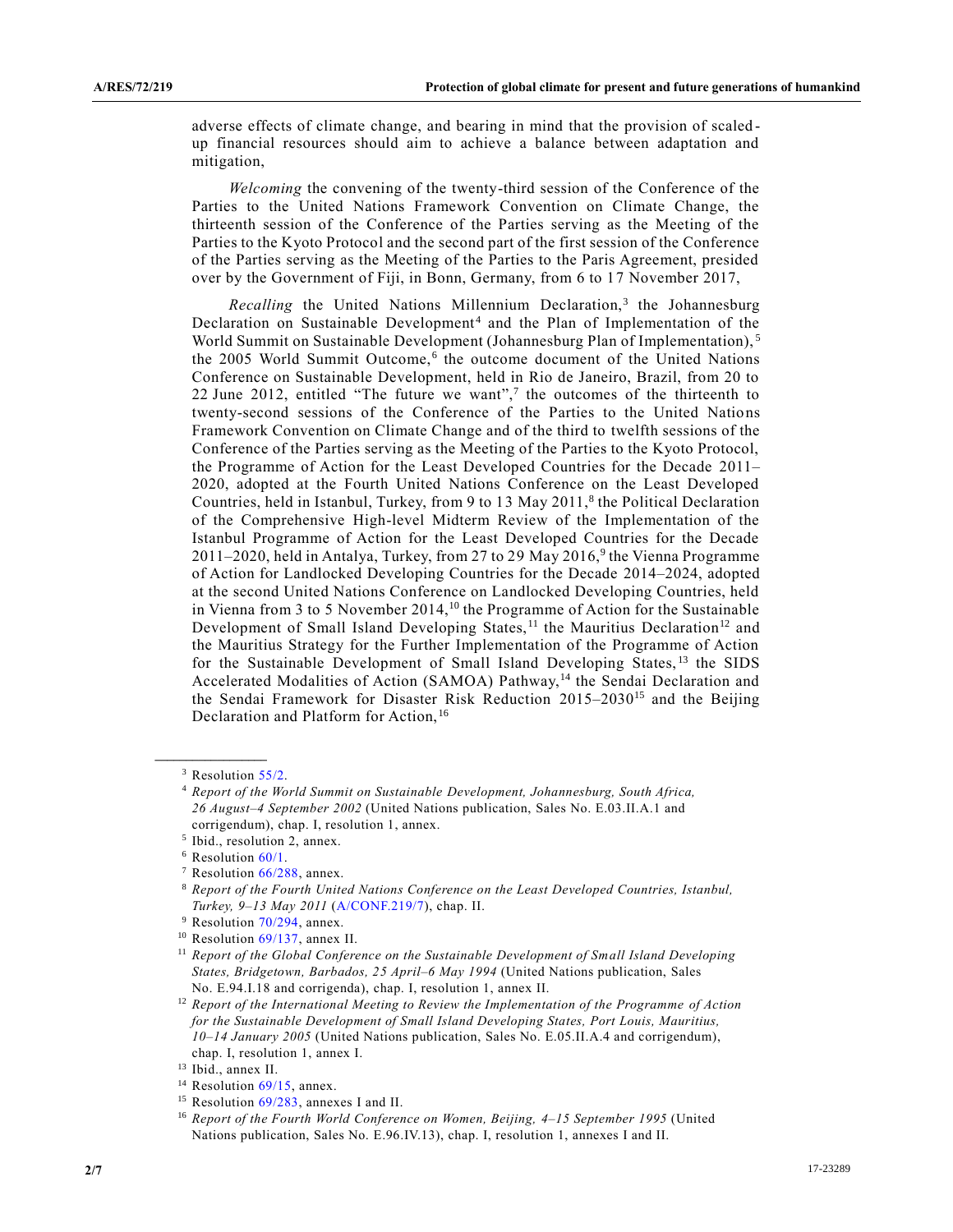*Reaffirming* its resolution [70/1](https://undocs.org/A/RES/70/1) of 25 September 2015, entitled "Transforming our world: the 2030 Agenda for Sustainable Development", in which it adopted a comprehensive, far-reaching and people-centred set of universal and transformative Sustainable Development Goals and targets, its commitment to working tirelessly for the full implementation of the Agenda by 2030, its recognition that eradicating poverty in all its forms and dimensions, including extreme poverty, is the greatest global challenge and an indispensable requirement for sustainable development, its commitment to achieving sustainable development in its three dimensions economic, social and environmental — in a balanced and integrated manner, and to building upon the achievements of the Millennium Development Goals and seeking to address their unfinished business,

*Reaffirming also* its resolution [69/313](https://undocs.org/A/RES/69/313) of 27 July 2015 on the Addis Ababa Action Agenda of the Third International Conference on Financing for Development, which is an integral part of the 2030 Agenda for Sustainable Development, supports and complements it, helps to contextualize its means of implementation targets with concrete policies and actions, and reaffirms the strong political commitment to address the challenge of financing and creating an enabling environment at all levels for sustainable development in the spirit of global partnership and solidarity,

*Expressing concern* over the findings of the World Meteorological Organization, in its *Greenhouse gas bulletin* of 30 October 2017, which showed that the global average of atmospheric concentrations of carbon dioxide reached 403.3 parts per million in 2016, the highest such levels in 3 to 5 million years, and that the increase in the annual mean from 2015 to 2016 was 50 per cent above the average growth rate for the past decade,

*Taking note* of the Green Climate Fund and its successful and timely initial resource mobilization process, making it the largest dedicated climate fund, and its approval of 2.59 billion United States dollars in funding, stressing its goal of ensuring efficient access to its resources through simplified approval procedures and enhancing readiness support, which will help to deliver outcomes in developing countries so as to limit or reduce greenhouse gas emissions and help them adapt to the impacts of climate change, and reiterating the objectives and guiding principles of the Fund, including a gender-sensitive approach in its process and operations,

*Welcoming* the New Urban Agenda, adopted at the United Nations Conference on Housing and Sustainable Urban Development (Habitat III), held in Quito, Ecuador, from 17 to 20 October 2016,<sup>17</sup>

*Recalling* the United Nations strategic plan for forests, 2017–2030,<sup>18</sup> and acknowledging that all types of forests contribute substantially to climate change mitigation and adaptation,

*Noting* the existing framework on forests under the United Nations Framework Convention on Climate Change,

*Taking note* of the high-level event on climate change and the sustainable development agenda, held at United Nations Headquarters on 23 March 2017, convened by the President of the seventy-first session of the General Assembly,

*Noting* the need for enhanced coordination and cooperation at all levels among the parties to and secretariats of the United Nations Framework Convention on Climate Change, the United Nations Convention to Combat Desertification in Those Countries Experiencing Serious Drought and/or Desertification, Particularly in

 $17$  Resolution [71/256,](https://undocs.org/A/RES/71/256) annex.

<sup>&</sup>lt;sup>18</sup> See resolution [71/285.](https://undocs.org/A/RES/71/285)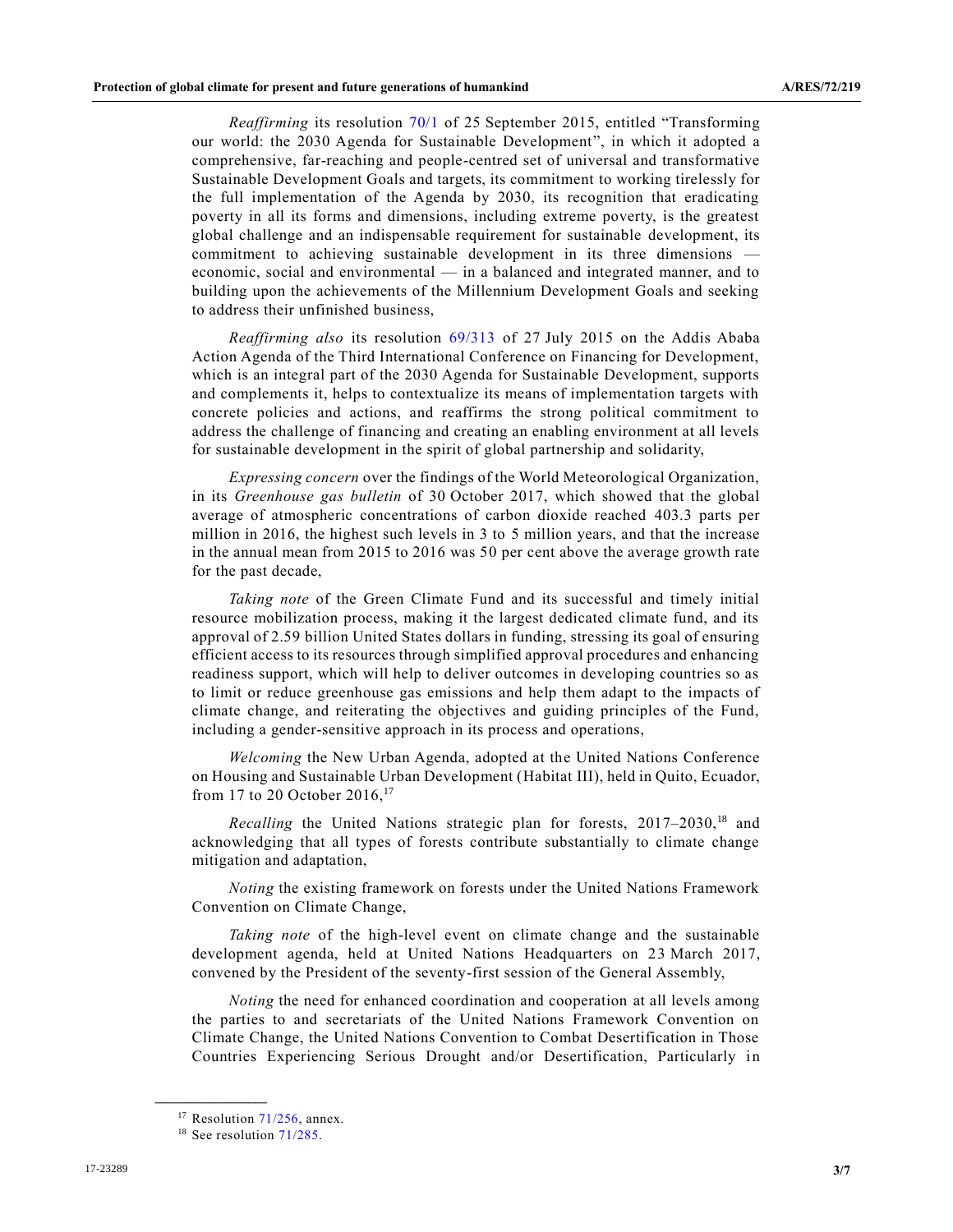Africa,<sup>19</sup> and the Convention on Biological Diversity,<sup>20</sup> as appropriate, while respecting their individual mandates, and welcoming in this context the outcomes of the thirteenth session of the Conference of the Parties to the United Nations Convention to Combat Desertification, $21$  as well as the outcomes of the thirteenth meeting of the Conference of the Parties to the United Nations Convention on Biological Diversity,<sup>22</sup>

*Noting also* the contribution of the United Nations Environment Assembly to addressing the challenge of, inter alia, climate change, within its mandate and in collaboration with other relevant organizations and stakeholders,

*Recalling* its resolution [71/312](https://undocs.org/A/RES/71/312) of 6 July 2017, in which it endorsed the declaration entitled "Our ocean, our future: call for action" adopted by the high-level United Nations Conference to Support the Implementation of Sustainable Development Goal 14: Conserve and sustainably use the oceans, seas and marine resources for sustainable development, held from 5 to 9 June 2017, coinciding with World Oceans Day on 8 June, reaffirming in this regard the important role of the declaration in demonstrating the collective will to take action to conserve and sustainably use our oceans, seas and marine resources for sustainable development, and recognizing the important contributions of the partnership dialogues and voluntary commitments made in the context of that Conference to the effective and timely implementation of Sustainable Development Goal 14,

*Recognizing* that, in undertaking its work, the United Nations should promote the protection of the global climate for the well-being of present and future generations of humankind,

*Welcoming* the adoption, at the Twenty-eighth Meeting of the Parties to the Montreal Protocol on Substances that Deplete the Ozone Layer, <sup>23</sup> held in Kigali from 10 to 15 October 2016, of the Kigali Amendment<sup>24</sup> to phase down hydrofluorocarbons, welcoming the ratification of the Kigali Amendment to the Montreal Protocol by 23 countries, and encouraging further ratifications as soon as possible,

*Noting* the contribution of the International Civil Aviation Organization to global efforts to combat climate change, and noting also the contribution of the International Maritime Organization in this regard,

1. *Reaffirms* that climate change is one of the greatest challenges of our time, expresses profound alarm that the emissions of greenhouse gases continue to rise globally, remains deeply concerned that all countries, particularly developing countries, are vulnerable to the adverse impacts of climate change and are already experiencing an increase in such impacts, including persistent drought and extreme weather events, land degradation, sea level rise, coastal erosion, ocean ac idification and the retreat of mountain glaciers, further threatening food security and efforts to eradicate poverty and achieve sustainable development, recognizes the substantial risks posed by climate change to health, and emphasizes in this regard that mitigation of and adaptation to climate change represent an immediate and urgent global priority;

2. *Welcomes* the twenty-second session of the Conference of the Parties to the United Nations Framework Convention on Climate Change, hosted by the Government of Morocco in Marrakech from 7 to 18 November 2016;

<sup>19</sup> United Nations, *Treaty Series*, vol. 1954, No. 33480.

<sup>20</sup> Ibid., vol. 1760, No. 30619.

<sup>21</sup> ICCD/COP(13)/21/Add.1.

<sup>&</sup>lt;sup>22</sup> See United Nations Environment Programme, document [UNEP/CBD/COP/13/25.](https://undocs.org/UNEP/CBD/COP/13/25)

<sup>23</sup> United Nations, *Treaty Series*, vol. 1522, No. 26369.

<sup>24</sup> [UNEP/OzL.Pro.28/12,](https://undocs.org/UNEP/OzL.Pro.28/12) annex I.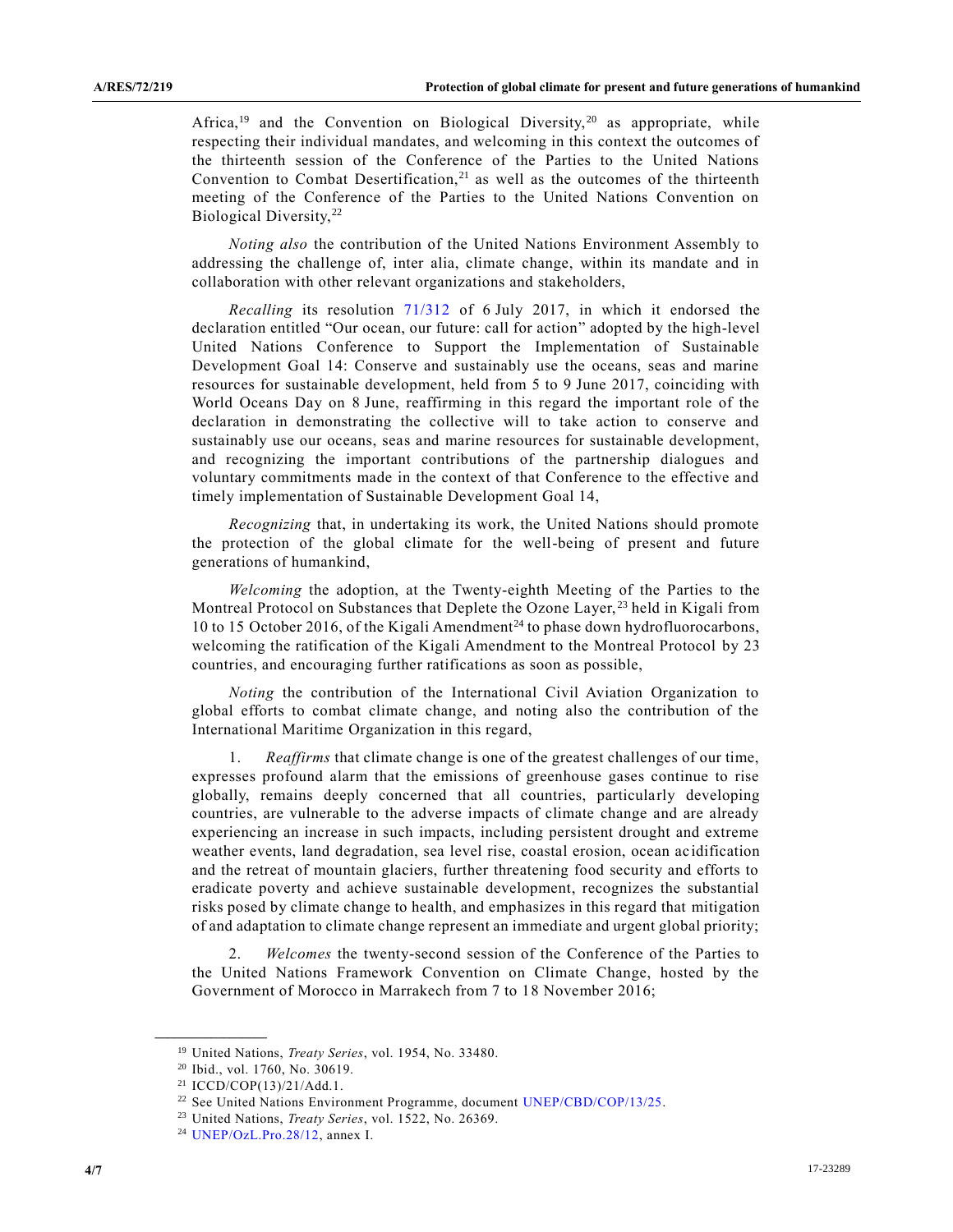3. *Also welcomes* the early entry into force, on 4 November 2016, of the Paris Agreement adopted under the United Nations Framework Convention on Climate Change, $<sup>2</sup>$  $<sup>2</sup>$  $<sup>2</sup>$  and encourages all its parties to fully implement the Agreement, and parties</sup> to the United Nations Framework Convention on Climate Change<sup>[1](#page-0-1)</sup> that have not yet done so to deposit their instruments of ratification, acceptance, approval or accession, where appropriate, as soon as possible;

4. *Recalls* that the Paris Agreement, in enhancing the implementation of the Convention, including its objective, aims to strengthen the global response to the threat of climate change, in the context of sustainable development and efforts to eradicate poverty, including by holding the increase in the global average temperature to well below 2 degrees Celsius above pre-industrial levels and pursuing efforts to limit the temperature increase to 1.5 degrees Celsius above pre-industrial levels, recognizing that this would significantly reduce the risks and impacts of climate change, increasing the ability to adapt to the adverse impacts of climate change and foster climate resilience and low greenhouse gas emissions development, in a manner that does not threaten food production, and making finance flows consistent with a pathway towards low greenhouse gas emissions and climate-resilient development;

5. *Welcomes* the nationally determined contributions submitted to date, and recalls that the regular updating of such contributions should reflect the highest possible level of ambition, in the light of different national circumstances, and should provide the information necessary for clarity, transparency and understanding, in accordance with the relevant decisions;

6. *Also welcomes* the call of the Secretary-General for a climate summit to be held in New York in 2019;

7. *Emphasizes* the need for collective efforts to promote sustainable development in its three dimensions in an innovative, coordinated, environmentally sound, open and shared manner;

8. *Reiterates* the call made in the declaration "Our ocean, our future: call for action<sup>325</sup> for action to be taken on an urgent basis to conserve and sustainably use the oceans, seas and marine resources for sustainable development;

9. *Acknowledges* the work undertaken under the auspices of the Marrakech Partnership for Global Climate Action,<sup>26</sup> and encourages non-party stakeholders to scale up their efforts to address and respond to climate change;

10. *Invites* the President of the General Assembly to convene a high-level meeting during the seventy-third session of the General Assembly on the issue of the protection of the global climate for present and future generations of humankind in the context of the economic, social and environmental dimensions of the 2030 Agenda for Sustainable Development; $^{27}$ 

<span id="page-4-0"></span>11. *Reiterates* the resolve of the Conference of the Parties to the Convention, as set out in paragraphs 3 and 4 of its decision  $1/CP.19$ ,  $^{28}$  to accelerate the full implementation of the decisions constituting the agreed outcome pursuant to its decision 1/CP.13<sup>29</sup> and to enhance ambition in the pre-2020 period in order to ensure the highest possible mitigation efforts under the Convention by all parties;

<sup>&</sup>lt;sup>25</sup> See resolution  $71/312$ , annex.

<sup>26</sup> See [FCCC/CP/2016/10/Add.1.](https://undocs.org/FCCC/CP/2016/10/Add.1)

<sup>&</sup>lt;sup>27</sup> Resolution  $70/1$ .

<sup>&</sup>lt;sup>28</sup> See [FCCC/CP/2013/10/Add.1.](https://undocs.org/FCCC/CP/2013/10/Add.1)

<sup>&</sup>lt;sup>29</sup> See [FCCC/CP/2007/6/Add.1.](https://undocs.org/FCCC/CP/2007/6/Add.1)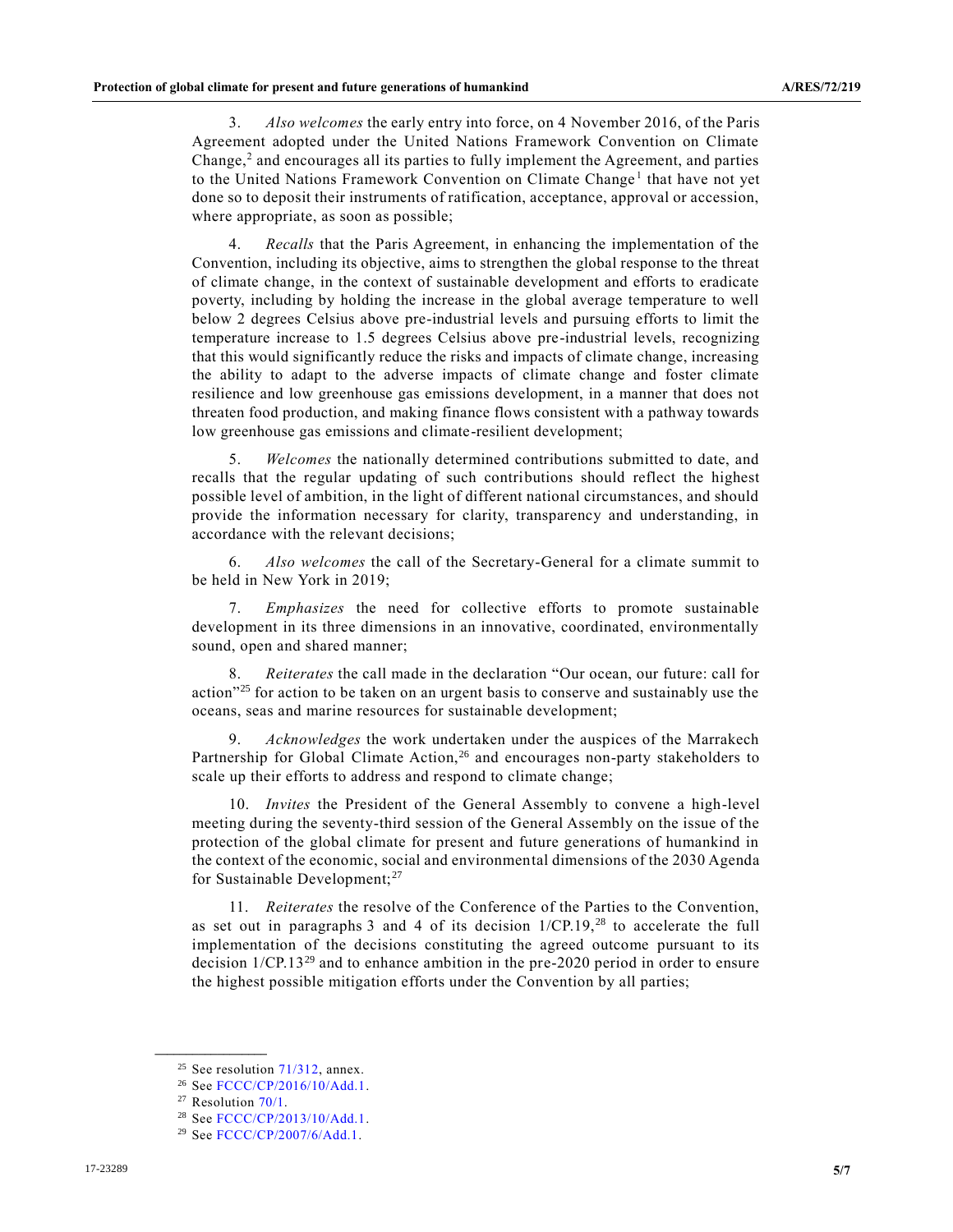12. *Welcomes* the acceptance or ratification of the Doha Amendment to the Kyoto Protocol<sup>30</sup> by 95 countries, and encourages further acceptance or ratifications as soon as possible;

13. *Takes note* of the report of the Executive Secretary of the United Nations Framework Convention on Climate Change on the twenty-second session of the Conference of the Parties to the Convention; <sup>31</sup>

14. *Recognizes* the importance of averting, minimizing and addressing loss and damage associated with the adverse effects of climate change, and in that regard takes note of decisions  $2/CP.19$ ,<sup>[28](#page-4-0)</sup>  $2/CP.20^{32}$  and  $3/CP.22^{33}$  adopted by the Conference of the Parties to the Convention on the Warsaw International Mechanism for Loss and Damage associated with Climate Change Impacts, and decision 1/CP.21,<sup>34</sup> in which the Paris Agreement was adopted by the Conference of the Parties at its twenty-first session;

15. *Notes with appreciation* the convening by the Government of Fiji of, and the provision of technical assistance by the Government of Germany to, the twenty third session of the Conference of the Parties to the Convention, the thirteenth session of the Conference of the Parties serving as the Meeting of the Parties to the Kyoto Protocol and the second part of the first session of the Conference of the Parties serving as the Meeting of the Parties to the Paris Agreement, in Bonn, Germany, from 6 to 17 November 2017;

16. *Welcomes* the offer by the Government of Poland to host the twenty-fourth session of the Conference of the Parties to the Convention in Katowice, from 3 to 14 December 2018;

17. *Looks forward* to the further implementation of the programme of work under the Paris Agreement, in accordance with relevant decisions by the Conference of the Parties to the Convention, as well as to the *Talanoa* (facilitative) dialogue in 2018;

18. *Urges* Member States, taking into account that women and girls are often disproportionately affected by climate change owing to gender inequalities and the dependence of many women on natural resources for their livelihoods, to promote the integration of a gender perspective into environmental and climate change policies and to strengthen mechanisms and provide adequate resources towards achieving the full and equal participation of women in decision-making at all levels on environmental issues, and stresses the need to address the challenges posed by climate change that affect women and girls in particular;

19. *Endorses* the action plan for integrating sustainable development practices into Secretariat-wide operations and facilities management submitted by the Secretary-General,<sup>35</sup> and requests the Secretary-General to implement his relevant recommendations within existing resources;

20. *Requests* the Secretary-General to make provisions for the sessions of the Conference of the Parties to the Convention and its subsidiary bodies in his proposed programme budget for the biennium 2018–2019;

21. *Invites* the secretariat of the Convention to report, through the Secretary-General, to the General Assembly at its seventy-third session on the work of the

<sup>30</sup> See [FCCC/KP/CMP/2012/13/Add.1.](https://undocs.org/FCCC/KP/CMP/2012/13/Add.1)

<sup>31</sup> [A/72/152,](https://undocs.org/A/72/152) sect. I, and [A/72/152/Corr.1.](https://undocs.org/A/72/152/Corr.1)

<sup>32</sup> See [FCCC/CP/2014/10/Add.2.](https://undocs.org/FCCC/CP/2014/10/Add.2)

<sup>33</sup> See [FCCC/CP/2016/10/Add.1.](https://undocs.org/FCCC/CP/2016/10/Add.1)

<sup>34</sup> See [FCCC/CP/2015/10/Add.1.](https://undocs.org/FCCC/CP/2015/10/Add.1)

<sup>35</sup> [A/72/82.](https://undocs.org/A/72/82)